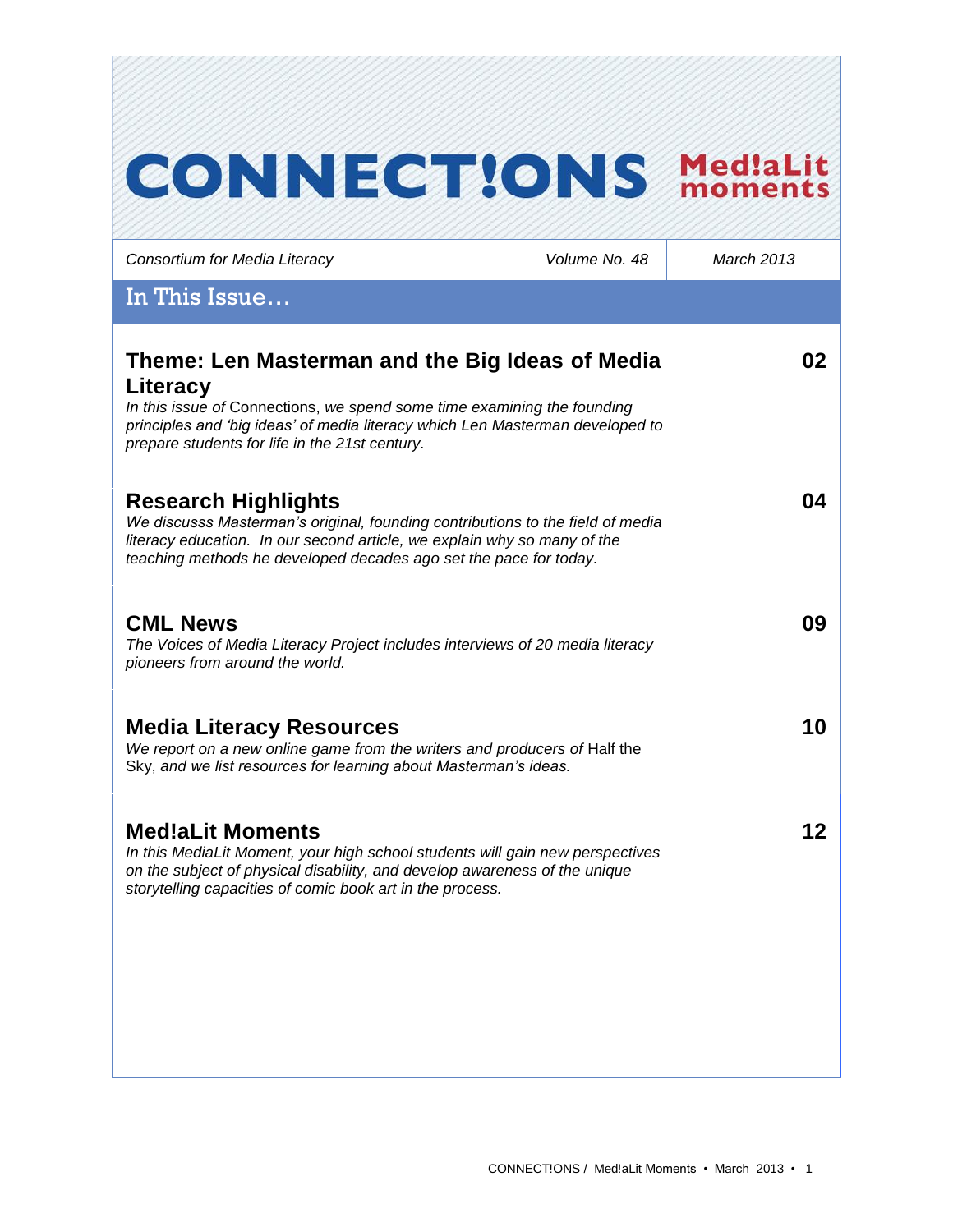# Theme: Len Masterman and the Big Ideas of Media Literacy

As CML's *[Voices of Media Literacy](http://www.medialit.org/voices-media-literacy-international-pioneers-speak)* interviews reveal, many American and Canadian pioneers of media literacy became active in a time and place where negative views of television were commonplace. The challenge for them was to persuade parents and teachers that television was a medium to be studied rather that demonized or dismissed. On the other side of the Atlantic, British media literacy pioneer Len Masterman faced a somewhat different challenge- countering a decades-old tradition rooted in literary studies which involved students in the task of "discrimination"—that is, judging between quality media texts and those deemed of less value.

From the beginning, Masterman was acutely aware of the issues of authority inherent in this tradition: ". . .teacher views become discriminatory judgments, while pupil preferences, lacking either authority or an acceptable language code, remain at the low-level status of preferences" (*Teaching About Television,* 18). In this model of media education, teachers were tastemakers, and students expected to absorb the criteria by which teachers judged the value of media.

The revolutionary element in Masterman's developing theory of media literacy was the extension of this thinking to media texts. In the past, media teachers had asserted their interpretive authority over students. But the media, too, are teachers in this mold--because all media texts point audiences towards a specific set of emotional, social and intellectual responses. It's for this reason that Masterman repeatedly referred to Roland Barthes' 1957 book *Mythologies* as a founding text for media literacy studies. Barthes takes French popular culture as his subject, from staged wrestling matches to toys to detergent advertisements. In all of these, he finds evidence of a society which encourages members to "read" and respond to its material culture in particular ways. At times his lens is sharply focused on media. In an essay on "Shock Photos," Barthes comments on photos of war atrocities. In one exhibit, two adjacent photos juxtapose images of a crowd of soldiers and a field of skulls. In Barthes' analysis, the photographer ". . .has almost always *overconstructed* the horror he is proposing, adding to the *fact* by contrasts or parallels, the intentional *language* of horror. . .as we look at them, we are in each case dispossessed of our judgment: someone has shuddered for us, reflected for us, judged for us" (116, emphasis in original).

Many readers have approached *Mythologies* as a textbook analysis of the social, political and ideological "grounds" to the cultural products of Western societies. In doing so, they have ignored the fact that *Mythologies* is a personal and sometimes lyrical exploration of Barthes' chosen subjects. He takes pleasure in reading against the "grain" of any object or text which attracts his attention. Masterman was clearly inspired by this personal aspect of Barthes' text. While he was dedicated to the task of developing students' analytic skills so they could better understand how media texts positioned them as audiences, he was most interested in affording them the freedom to explore their interests in media. In *Teaching About Television*,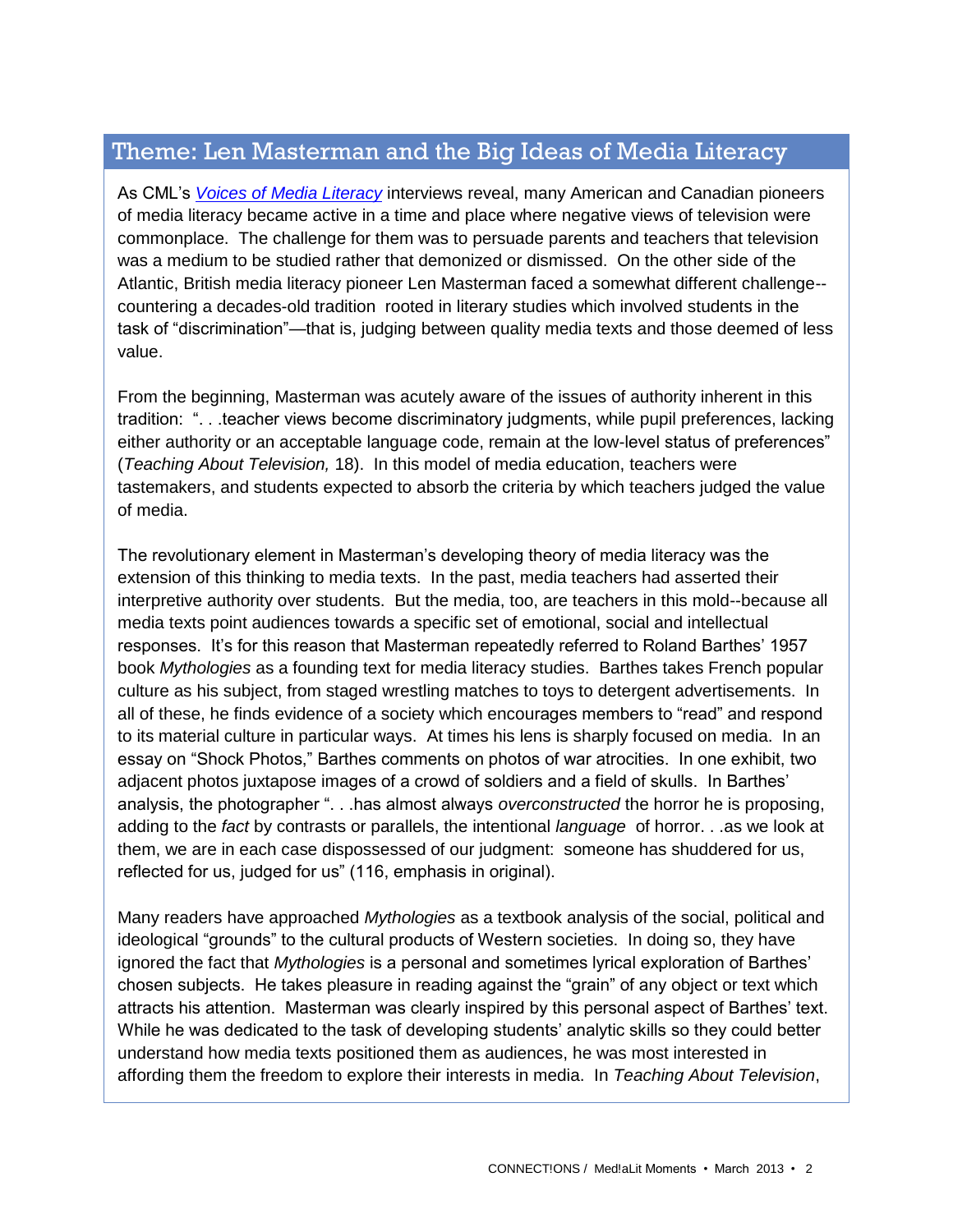Masterman's book on his initial efforts in teaching media literacy skills, he writes, "A 'skills' curriculum actually hardens the teacher-pupil hierarchy; the teacher possesses the skills and passes them down to his pupils. But we were involved in something completely different. As one girl put it, 'We're not really learning anything new; you're just making us more aware of what we really know already.' I had certainly been responsible for increasing *awareness* of the multiplicity of ways in which television pictures communicate their meanings, but the abilities developed by a student. . . emerged *from the student himself* through the way in which he shaped and handled his growing awareness." Masterman observed that this awareness emerged more or less haphazardly "through the sparking of an interest or the kindling of an enthusiasm from which pupils would wish to 'take off' on their own." To begin by trying to teach skills, Masterman argued "was to place the teacher in the position of the man who seeks happiness. If it becomes his primary aim he will never succeed, for like skill, it emerges out of involvement in something else. The task of every teacher is to seek that 'something else.'" (45).

In this issue of *Connections*, we explore Len Masterman's founding contributions to the field of media literacy education. In our second research article, we illustrate the relevance of his initial work as a media educator to the practice of media literacy education today. In our resources section, we report on the release of a new online game based on the book *Half the Sky: Turning Oppression into Opportunity for Women Worldwide*, and discuss its contributions to the growing genre of social impact games. And in our MediaLit Moment, your high school students will engage in comparative media analysis to approach the topic of physical disability from new perspectives.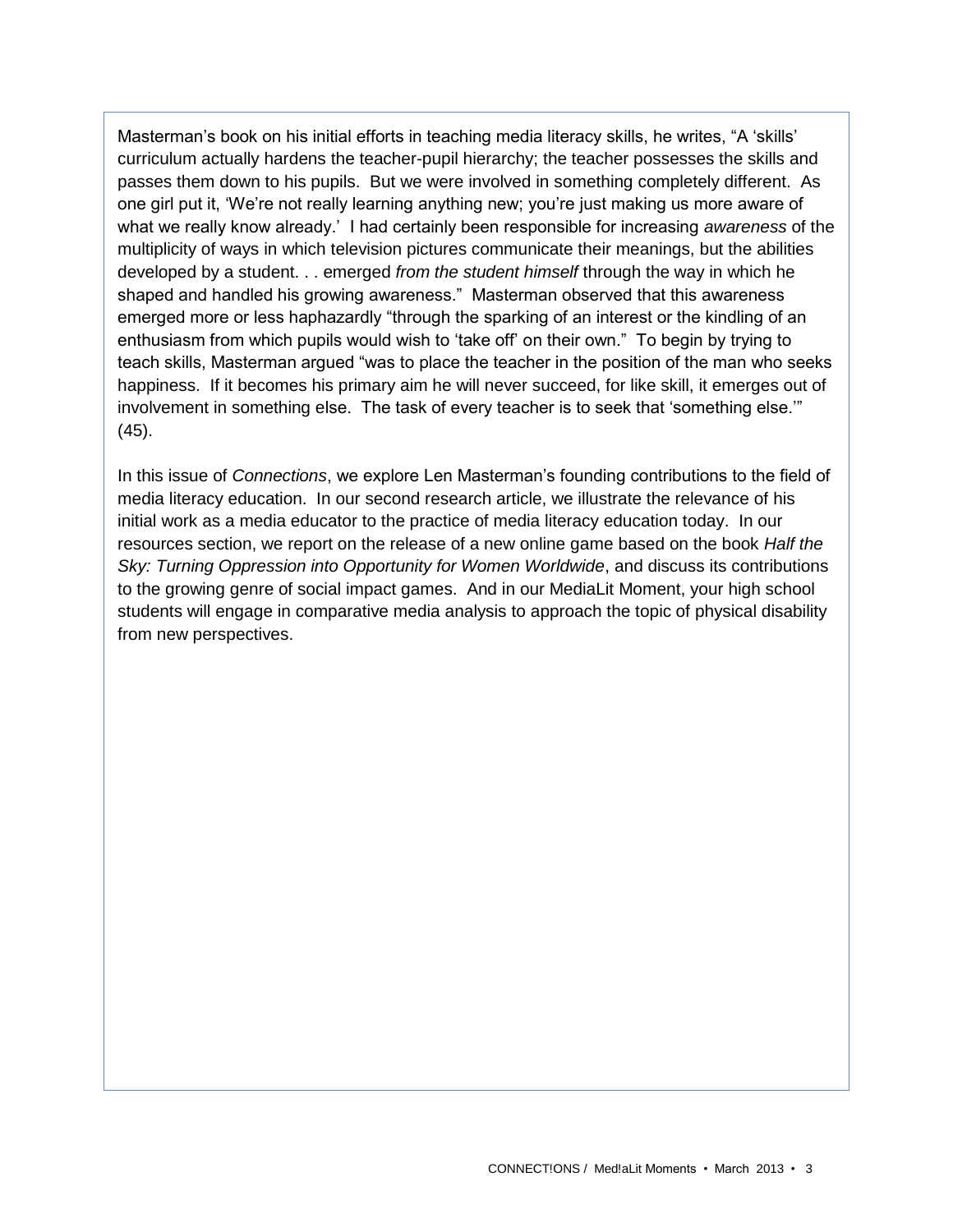# Research Highlights

#### **Masterman and the Synthesis of Education and Media Studies**

In the 1960s through the 1980s, media theorists such as Marshall McLuhan, George Gerbner and Neil Postman used a variety of methods to argue that the form of media messages could matter as much, if not more than their content. None of the luminaries of this era applied their theoretical work to the discipline of education. Len Masterman, however, saw that *teaching about media* takes a different understanding and skill set than simply *understanding and using media for oneself*.

Masterman arrived at a conceptual framework for teaching students about the medium of television through an inductive process. As Masterman reflects in his interview for *[Voices of](http://www.medialit.org/reading-room/voices-media-literacy-international-pioneers-speak-len-masterman-interview-transcript)  [Media Literacy](http://www.medialit.org/reading-room/voices-media-literacy-international-pioneers-speak-len-masterman-interview-transcript)*, "The problem was this: if you are studying TV, then in successive weeks you might be looking at news, documentary, sport, advertising, soap opera, etc. How is it possible to study such a diverse range of topics in a way that would be focused and disciplined?. . .I suppose the big step forward was to recognize a truism: that what we were actually studying was television and not its subject contents. That is, we were not actually studying sport or music or news or documentary. We were studying *representations* of these things. We were studying the ways in which these subjects were being represented and symbolized and packaged by the medium. . .It might have been based on a truism, but it directly challenged the way in which television invited its audience to see the medium: as a window on the world, a transparent glass though which we can see the "reality" and judge it for ourselves. . .What that denies is human agency, the fact that these images are actually produced: selected, edited and packaged" (5).

Masterman's discoveries were punctuated by a growing list of questions : ". . .if we are looking at TV as a representational system, then the question inevitably arise as to who is creating these representations. Who is doing the representing? Who is telling us that this is the way the world is? That their way of seeing is simply natural?" (ibid.). Other questions emerged: What is the nature of the world that is being represented? What are its values and dominant assumptions? What are the techniques that are used to create the "authenticity" of TV? How are TV's representations read and understood by its audiences? How are we as an audience positioned by the text? What divergent interpretations exist within the class? These questions eventually became the basis for the core concepts of media literacy, that Masterman first articulated.

To underscore the importance of Masterman's discovery of the study of representation as an organizing principle of media literacy education, it's useful to jump ahead in time to the arrival of new media technologies. In 2007, Henry Jenkins and his colleagues at the MacArthur Foundation published a white paper titled "Confronting the Challenges of Participatory Culture: Media Education for the 21<sup>st</sup> Century." One of the opening sections is titled "Why Teach Media Literacy?: Three Core Problems." One is dubbed "The Transparency Problem."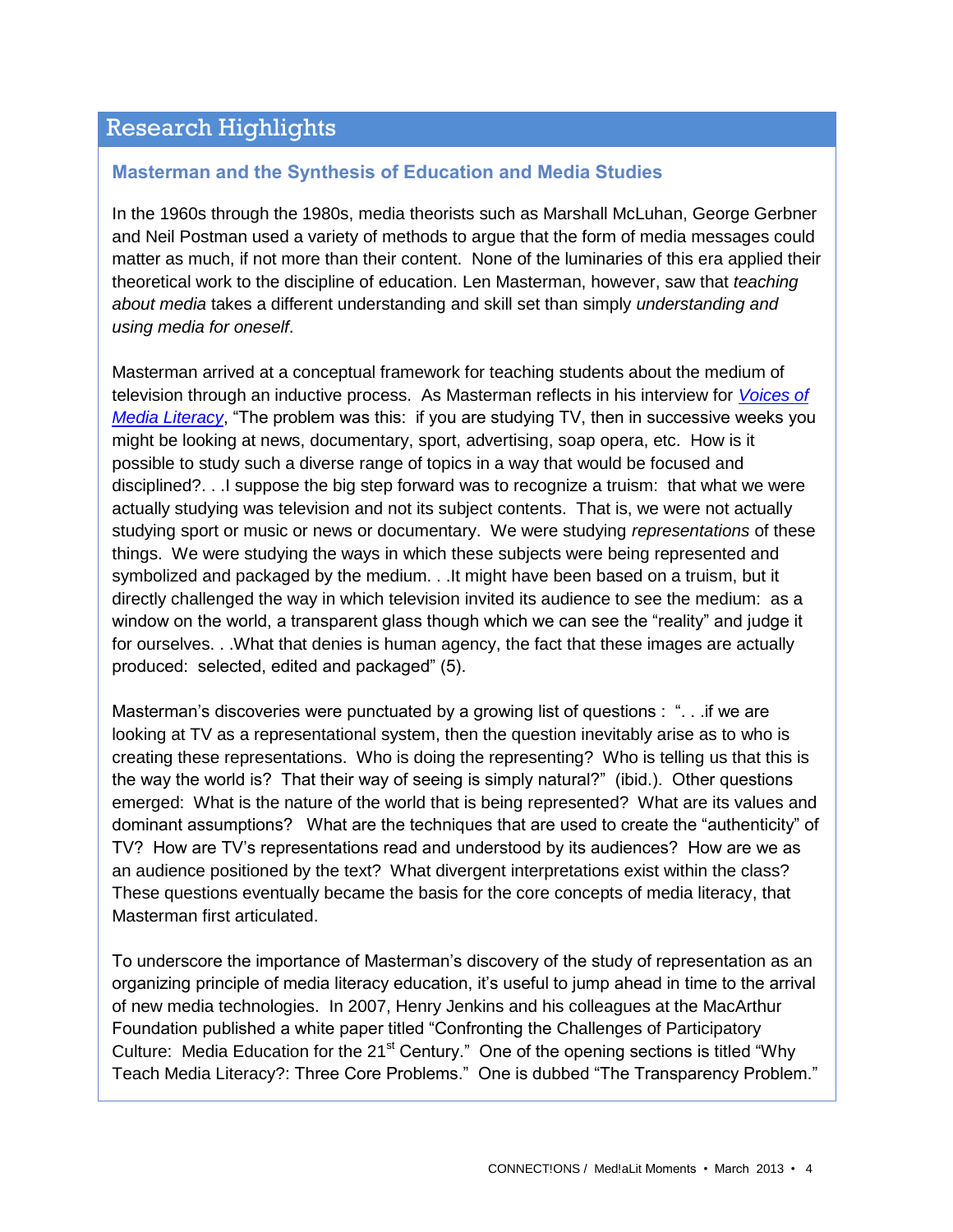An example given by the authors is the way that a group of students responded to the use of the real-time strategy game *Civilization III* in world history classes. Students were adept at formulating "what if" hypotheses, which they tested through game play, yet lacked the conceptual vocabulary needed to critique the way the game itself constructed history. The authors comment: ". . . there is a difference between trying to master the rules of the game and recognizing the ways those rules structure our perception of reality. It may be much easier to see what is in the game than to recognize what the game leaves out" (15). Even in an age of new media, the "traditional" media literacy issue of representation remains a core concern; it is foundational.

While Masterman's research brought conceptual clarity to the field, his experience as a teacher assured that the discipline would be grounded in a practical knowledge of student motivations. As we mentioned in our theme article, Roland Barthes' *Mythologies* had an inspiring influence on Masterman's priorities for media education--students should not only be able to conduct detailed analyses of media representations, but should be able to pursue their individual interests in media, and even have fun in the process. Another foundational text for Masterman was Paulo Freire's *Pedagogy of the Oppressed* (1970). Inspired by Freire, Masterman was intent on designing an approach to media education which could allow students to experience their own power.

*Pedagogy of the Oppressed* elaborates on the pedagogical and philosophical approach Freire developed as he taught literacy skills to illiterate *campesinos* near Recife, Brazil in the early 1960s. Writing in opposition to traditional methods of teaching, Freire uses the term "banking concept" to describe the model these methods embody: teachers possess knowledge which they deposit into students' minds via a narrative mode (telling, instructing) within a hierarchical teacher-student relationship. Freire argues from this premise that the purpose of traditional education is to encourage the passivity of students: ". . .the banking concept of education regards men as adaptable, manageable beings. The more students work at storing the deposits entrusted to them, the less they develop the critical consciousness which would result from their intervention in the world as transformers of that world" (60).

Masterman believed that media education should have similar aims: "The really important and difficult task of the media teacher is to develop in pupils enough self-confidence and critical maturity to be able to apply critical judgments to media texts *which they will encounter in the future* (*Teaching the Media*, 24, emphasis in original). In *Voices of Media Literacy*, Masterman declares, "Media education is nothing if it is not an education for life" (10). Masterman also believed that it was important for students to identify, if not challenge the point of view from which media texts are produced. If the point of view from which the text is produced is left unrecognized, students might passively receive it as a source of knowledge about the world: "That idea that there is a point of view which is no point of view is deeply embedded in the ideology of television" (*Voices of Media Literacy*, 7). Television or not, media literacy teaching recognizes that point of view is ever-present.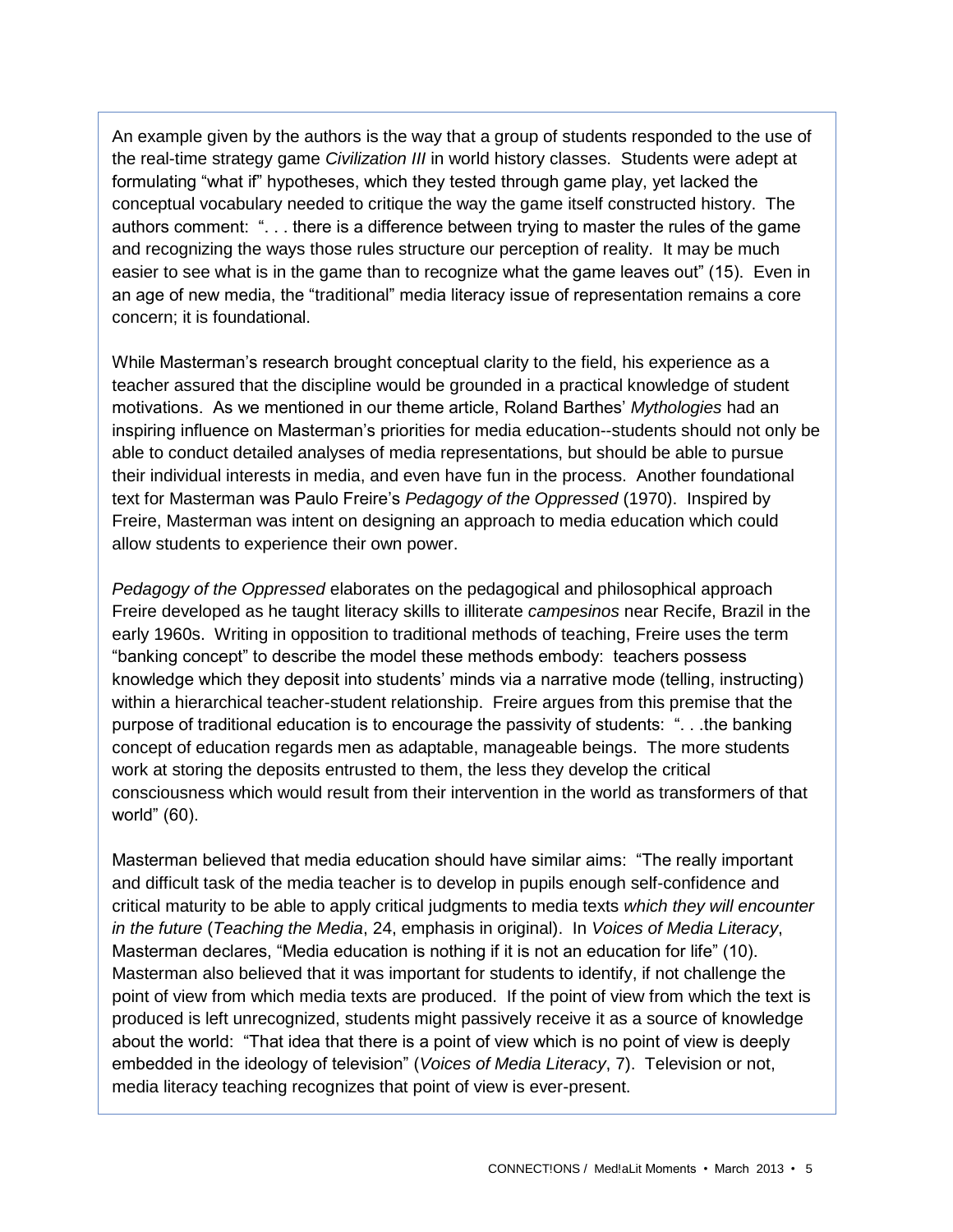Finally, Masterman believed that students need to be empowered within the educational process itself. Freire argues that the "narrative" mode of banking education needs to be replaced by a dialogue in which teachers are learners, and students are also teachers. In *Voices of Media Literacy*, Masterman comments, "In media studies information is transmitted laterally, to both students and teachers alike. The teacher's role is not to advocate a particular view, but to promote reflection upon media texts, and develop the kind of questioning and analytical skills which will help students clarify their own views" (11). In Freire's description of his field work, students engaged in a process of dialogue, reflection and action to address the perceived limits of the social reality they lived in. In *Teaching the Media*, Masterman comments: "Dialogue. . .is genuinely a *group* process. . .in which members recognize the power which can be generated through co-operative learning, group action and reflection. . ." (33, emphasis in original). CML's Empowerment Spiral of Awareness, Analysis, Reflection and Action is based on both Freire's and Masteman's work.

Here, then, is Masterman's contribution to media literacy education. He recognized the importance of McLuhan's argument that "the medium is the message," and applied that finding to the design of a method of analysis which all students could use. But he didn't stop there. Adapting the work of Barthes and Freire, he grafted a philosophy of education to that method which fulfilled students' needs—for enjoyment, freedom and power.

#### **Masterman and Method**

Many of Len Masterman's "big ideas" seemed to fit tongue-and-groove with his teaching methods. In other cases, his methods became a source of big ideas in the field decades later. The most notable marriage of concept and method was his decision to focus on the medium of television. This choice fulfilled his desire to teach "laterally" rather than hierarchically. If he had made newspapers or film the object of instruction, he would have been the expert. But his students knew more about television (at least the content of television programming) than he did. As a result, Masterman took the role of facilitator rather than instructor. In the words of the student quoted in our theme article, "We're not really learning anything new; you're just making us more aware of what we really know already." Even today, television – screens – remain the dominant technology in homes.

The method of close analysis which he pioneered in media education was informed by several complementary ideas. The method demands that students suspend personal judgment for the duration of the analysis. The simplest justification involves the dynamics of classroom discussion: ". . .the objective of arriving at value judgments closes up rather than opens out discussion. . .it is too easy to obtain evaluative responses from pupils, and thereafter too difficult to move beyond them" (*Teaching About Television*, 19). More importantly, Masterman asked students to exercise their critical thinking skills by subjecting the text to a thorough investigation through a process of inquiry: ". . .what is it possible to say about the text? How does it work?. . .Where has it come from? What is its intended audience? It was an attempt to study the text more scientifically. What is this strange object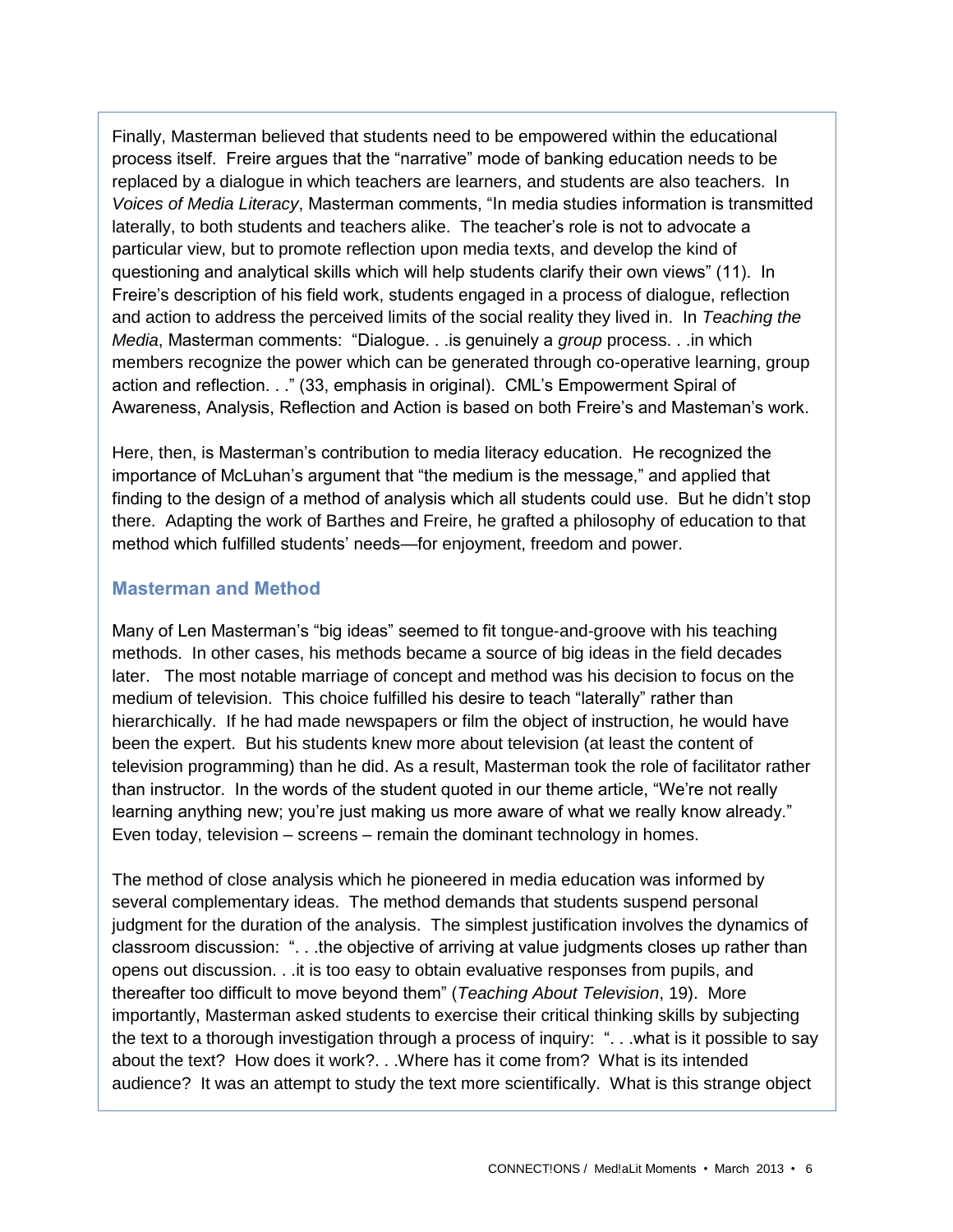and what can we say about it that we might all agree is true?" (*Voices of Media Literacy*, 7).

In addition, the method of close analysis was informed by Masterman's recognition that the apparently seamless depiction of reality offered by television posed a problem for the educator: "Television pictures present the viewer with an enormous amount of information, most of which he processes at a level where he does not see it as having 'meanings' at all. . .if the television image is seen as unproblematic, and programs having only one meaning that embodied within their narrative of events—then discussion becomes superfluous" (*Teaching About Television*, 43). Stated in Freire's terms, television is a teacher offering a narrative to be passively accepted. Masterman responded to the challenge with a variety of games, puzzles and exercises, some to help students grasp the significance of non-verbal communication (e.g., observing eye contact between two classmates in a discussion), and others to demonstrate how the process of perception can be fraught with problems and uncertainty. Next came detailed, careful, analytic investigation of individual texts. Students learned to engage in the process of describing what images were communicating at the literal, denotative level; exploring the connotations suggested by images and analyzing their figurative and metaphorical elements; and finally, asking questions about the larger social and political assumptions underpinning the text.

Masterman's belief that non-verbal communication skills needed to be addressed in the media education curriculum also presaged the arguments of media literacy educators for the transformation of English as a school subject into the wider study of communication. It's the same impulse which prompted George Lucas to argue, "If students aren't taught the language of sound and images, shouldn't they be considered as illiterate as if they left college without being able to read or write?" (Daly, "Life on the Screen")

On the face of it, Masterman preferred not to take a sociological approach to media simply because his students would likely not be interested in learning about the organizational structure of media industries. It seems likely that Masterman took a macro-level, systems approach because he intuitively understood that this level of analysis would reveal something to students about the relationships between producers, audiences, and media texts. For example, in *Teaching the Media*, he writes at some length about the reliance of television broadcasters on government agencies as sources of information. The result? Major networks such as the BBC would be less likely to produce news programs critical of the government if it wanted to maintain access to sources of information which most television audiences believed to be authoritative (117-125).

Finally, in *Teaching About Television*, Masterman makes a few telling observations about teaching the production of television news. He notes the "manifest content" of instruction: students will learn firsthand what producers leave on the cutting room floor as they select, package and present their own news material. But there is also a "hidden curriculum" of television production. Production necessarily involves teamwork and the acceptance of personal responsibility and decision-making within the group. Playback of recorded material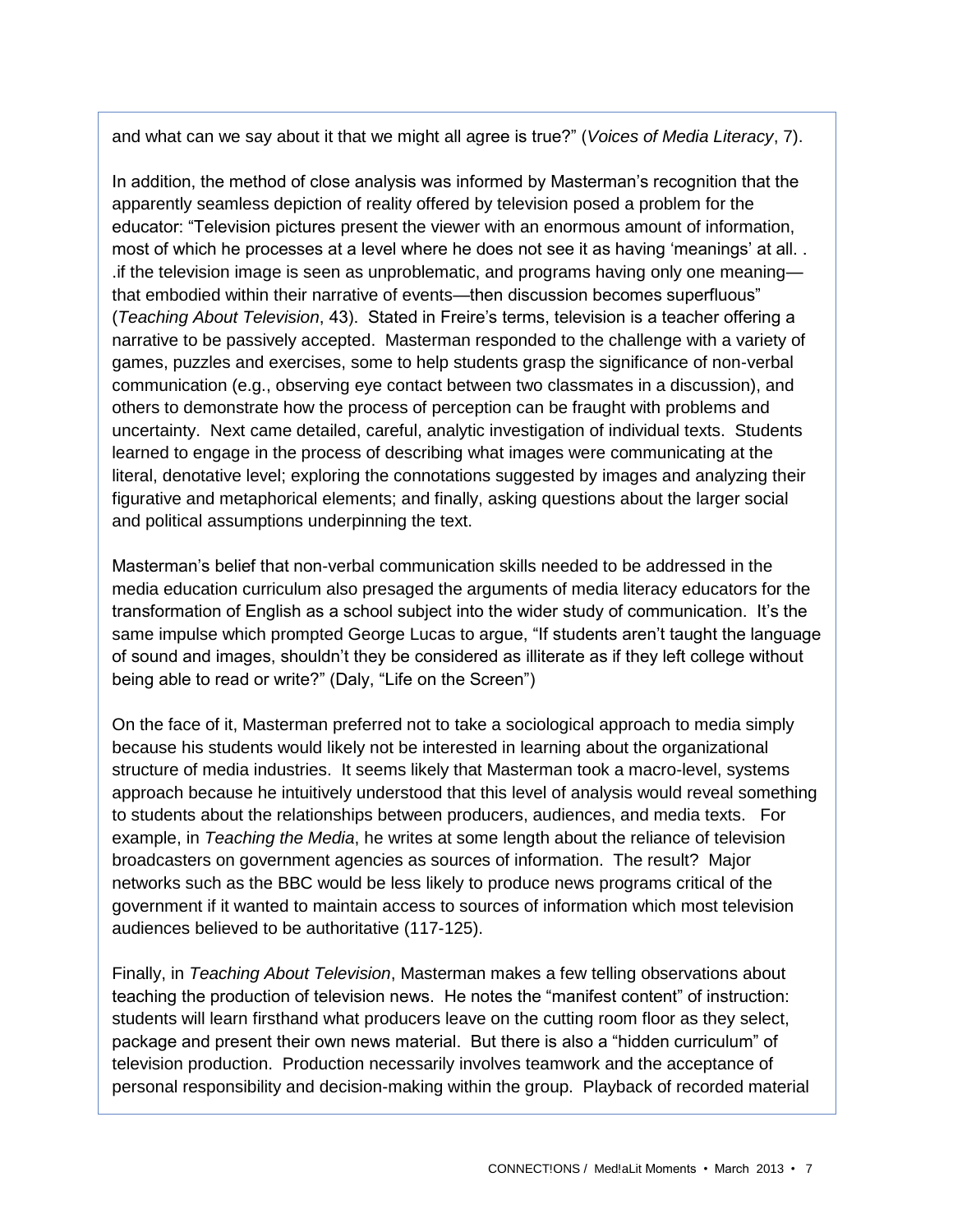offers opportunities for the development of self-reflective skills: "The educational 'message' most effectively communicated by the medium is. . . that success and disappointment, far from resting upon the personal and often arbitrary judgments of teachers, are, in actuality, an organic part of any learning process" (81-82). Communication skills are developed through spoken presentations, interviews, writing and revision of scripts, camera work, art work, production and editing. All the skills identified in this 'hidden curriculum' have been identified as  $21<sup>st</sup>$  century skills, and most of them fall within the "4Cs" of creativity, collaboration, communication and critical thinking.

In short, Masterman was not just the originator of big ideas. Several concepts were implicit in his early experiments with teaching methods, and these have become defining ideas in the field of media literacy education in the  $21<sup>st</sup>$  century.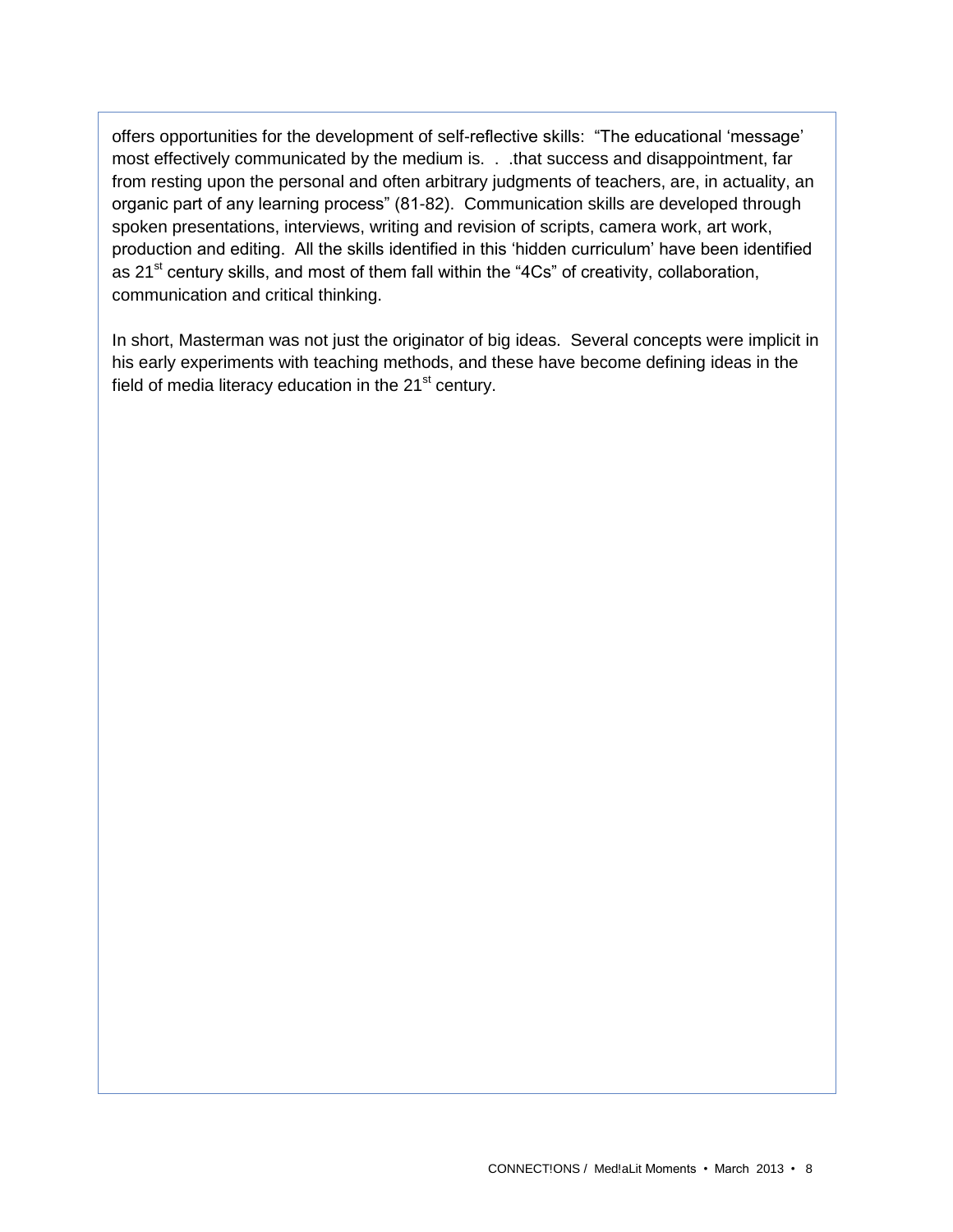# CML News

The Voices of Media Literacy interviews are available **[here](http://www.medialit.org/voices-media-literacy-international-pioneers-speak)**.

*Voices of Media Literacy* is a collection of interviews conducted in 2010-2011 with 20 media literacy pioneers who were active in the field prior to 1990. These pioneers represent the Englishspeaking countries of the United Kingdom, Canada, Australia and the United States. Their views not only shed light on the development of media literacy, but also on where they see the field evolving and their hopes for the future.

The project was presented by Tessa Jolls, Dee Morgenthaler, and Barbara Walkosz at the NAMLE conference in 2011.

#### **About Us…**

# **CONSORTIUM** for **MEDIA LITERACY**

**Uniting for Development** 

The Consortium for Media Literacy addresses the role of global media through the advocacy, research and design of media literacy education for youth, educators and parents.

The Consortium focuses on K-12 grade youth and their parents and communities. The research efforts include nutrition and health education, body image/sexuality, safety and responsibility in media by consumers and creators of products. The Consortium is building a body of research, interventions and communication that demonstrate scientifically that media literacy is an effective intervention strategy in addressing critical issues for youth.

**[http://www.consortiumformedialiteracy.org](http://www.consortiumformedialiteracy.org/)**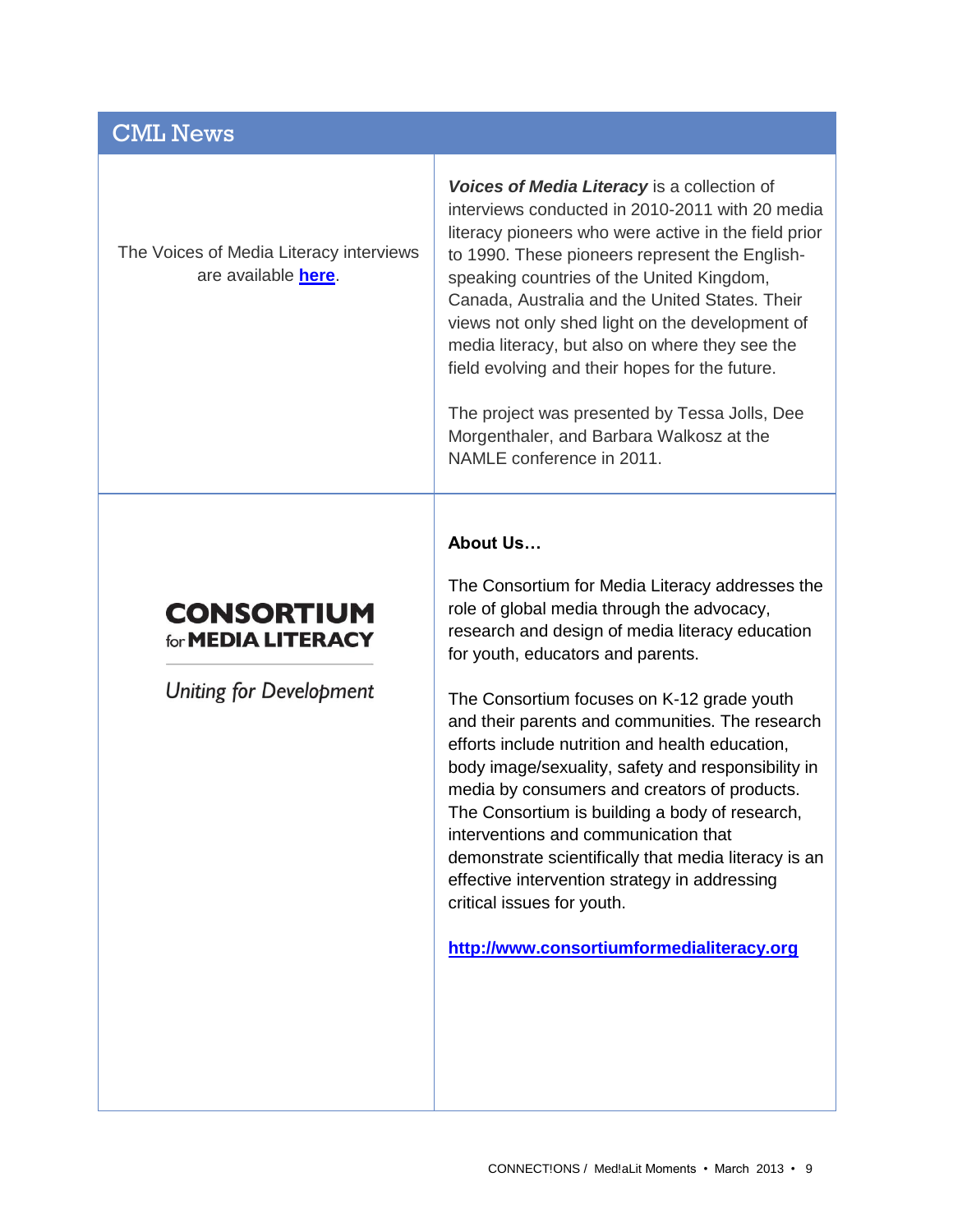## Resources for Media Literacy

**Teaching Tip:** Take on the role of facilitator rather than instructor during media analysis activities to allow your students to express their views without judgement. In other words, become the guide on the side!

### **Half the Sky Movement Launches New Online Game**

*Half the Sky: Turning Oppression into Opportunity for Women Worldwide*, the book which was produced as a PBS documentary, became a transmedia phenomenon earlier this month with the release of a new Facebook game of the same name. In 2009 *Half the Sky* authors Nicholas Kristof and Sheryl WuDunn conceived the game while attending the Games for Change Festival, an event organized by a group that facilitates the creation of social impact games. The initial plans led to a partnership with Games for Change, which executive produced the game. Major funding support was provided by the Ford Foundation and Zynga, one of the leading providers of online social games.

The game begins with an Indian character named Radhika, who must decide whether or not to confront her husband about the need to procure medicine for her daughter, who is seriously ill. Other decisions follow. How much time and energy will she spend harvesting mangoes and bringing them to market to help pay for the medicine? Will she negotiate for an expensive taxi ride to the hospital with her daughter or earn more money? Players confront similar tough choices as they make a global journey across Kenya, Vietnam, Afghanistan and the U.S. As players determine the best course of action throughout the game, they receive prompts to donate to real-world NGOs and to learn facts about the issues. Some of their actions may also trigger donations from corporate sponsors. For example, collecting a sufficient number of school books in the virtual world can lead to a book donation from Pearson Longman. From a media literacy stand point, the game reinforces the Empowerment Spiral of awareness, analysis, reflection and action while encouraging thoughtful participation from its viewers.

While the game has received widespread attention, it has not garnered universal acclaim. For example, a *New York Times* game review argues that *Half the Sky*, like other Facebook games such as *FarmVille* and *SimCity Social*, attempts to motivate players more through moral coercion than intrinsically satisfying mechanics and interactivity (Video Games, *New York Times* 12 March 2013).

*Half the Sky* has advanced the development of social impact games, however. In 2006, *Darfur is Dying* invited players to navigate through the challenges of life in a Sudanese refugee camp. The game reached about 800,000 players, but the sole option for real-world participation extended to players was an e-mail application for sending messages to members of Congress. In a video interview with *Huffington Post* game reviewer Marc Lamont Hill, WuDunn asserted, "Every single quest taken by Radhika is mapped to a cause, and to partners" (embedded in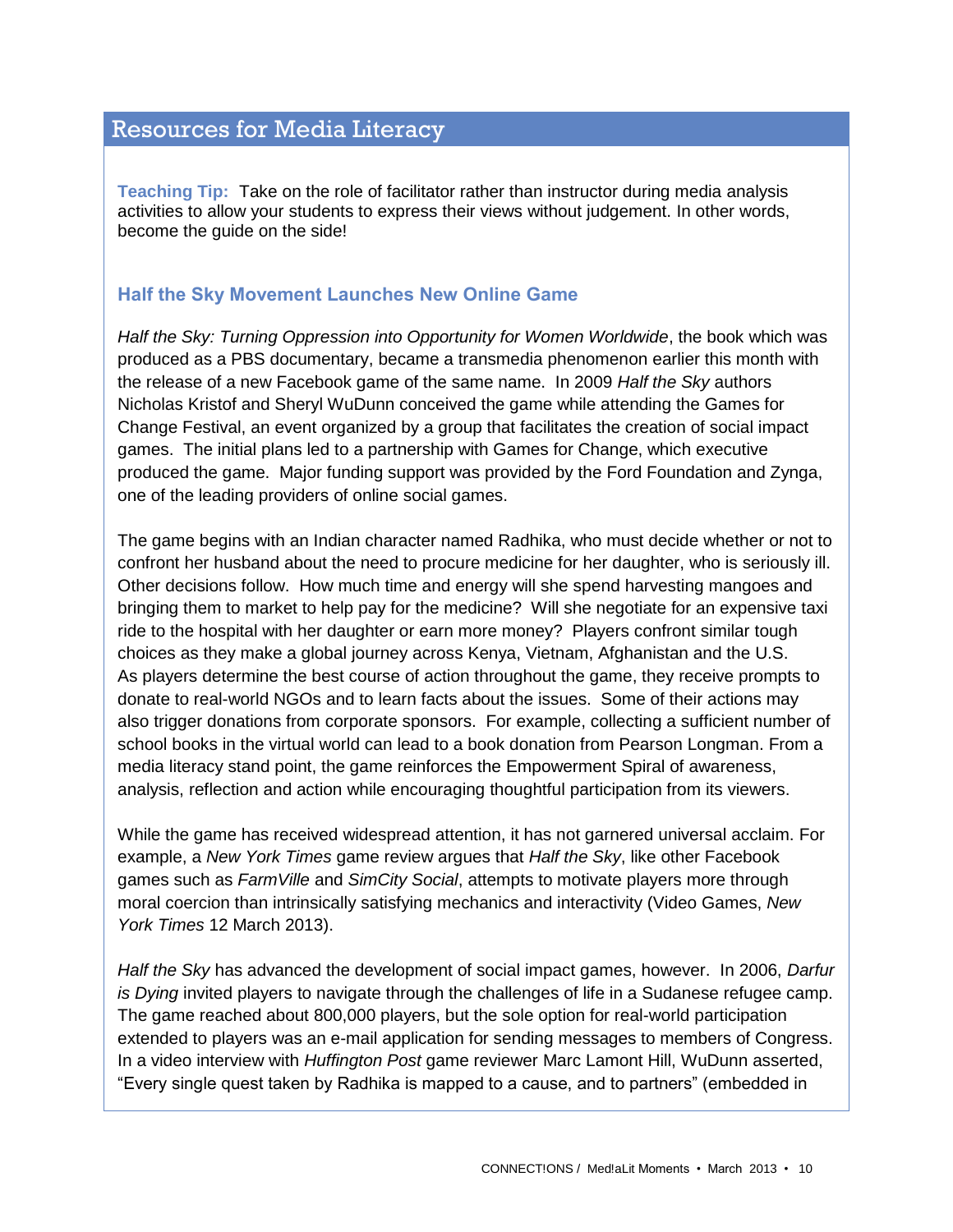Prois, "'Half the Sky' Facebook Game").

While the Facebook game has been aimed at users in the industrialized West, Games for Change has recently released a number of *Half the Sky* mobile game applications for users in Kenya. For example, the interactive soap opera "Family Values" is designed to enhance the perception of a girl's value to a family, with an emphasis on girls' education. The move to distribute these games in Kenya comes with a view to the possibility of wider dissemination across the rapidly expanding African cell phone market.

The *Half the Sky* game may be accessed at:

<https://www.facebook.com/HalftheGame?ref=ts&fref=ts>

**References Cited in this Issue**

Barthes, Roland. *Mythologies.* 1957. New York: Hill and Wang, 2012.

Daly, James. "Life on the Screen: Visual Literacy in Education." Edutopia web article, 14 September 2004. Accessed at: [www.edutopia.org/lucas-visual-literacy](http://www.edutopia.org/lucas-visual-literacy)

Freire, Paulo. *Pedagogy of the Oppressed*. 1970. New York: Continuum Publishing, 1986.

Jenkins, Henry, et al. "Confronting the Challenges of Participatory Culture: Media Education For the 21<sup>st</sup> Century." MacArthur Foundation, 2007. Web. Accessed at: [http://digitallearning.macfound.org/atf/cf/%7B7E45C7E0-A3E0-4B89-AC9C-](http://digitallearning.macfound.org/atf/cf/%7B7E45C7E0-A3E0-4B89-AC9C-E807E1B0AE4E%7D/JENKINS_WHITE_PAPER.PDF)[E807E1B0AE4E%7D/JENKINS\\_WHITE\\_PAPER.PDF](http://digitallearning.macfound.org/atf/cf/%7B7E45C7E0-A3E0-4B89-AC9C-E807E1B0AE4E%7D/JENKINS_WHITE_PAPER.PDF)

Masterman, Len. *Teaching About Television*. London: MacMillan Press, 1980.  *Teaching the Media*. 1985. London: Routledge, 2001.

Morgenthaler, Dee. Interview with Len Masterman. *Voices of Media Literacy.*  Center for Media Literacy, 2011. Web.

*New York Times*. Video Games (reviews) 12 March 2013. Web. Accessed at: [http://www.nytimes.com/2013/03/13/arts/video-games/video-games-metal-gear-rising-half-the](http://www.nytimes.com/2013/03/13/arts/video-games/video-games-metal-gear-rising-half-the-sky-movement-real-racing-3-mlb-13-aliens.html?pagewanted=all)[sky-movement-real-racing-3-mlb-13-aliens.html?pagewanted=all](http://www.nytimes.com/2013/03/13/arts/video-games/video-games-metal-gear-rising-half-the-sky-movement-real-racing-3-mlb-13-aliens.html?pagewanted=all)

Prois, Jessica. " 'Half the Sky' Facebook Game Highlights Human Trafficking, Maternal Mortality." *Huffington Post* Global Motherhood, 4 March 2013. Web. Accessed at: [http://www.huffingtonpost.com/2013/03/04/kristof-half-the-sky-facebookgame\\_n\\_2806886.html](http://www.huffingtonpost.com/2013/03/04/kristof-half-the-sky-facebookgame_n_2806886.html)

### **Recommended:**

Masterman, Len. "Media Education in the 1980s." *Journal of the University Film and Video Association* 35.3 (1983): 44-58.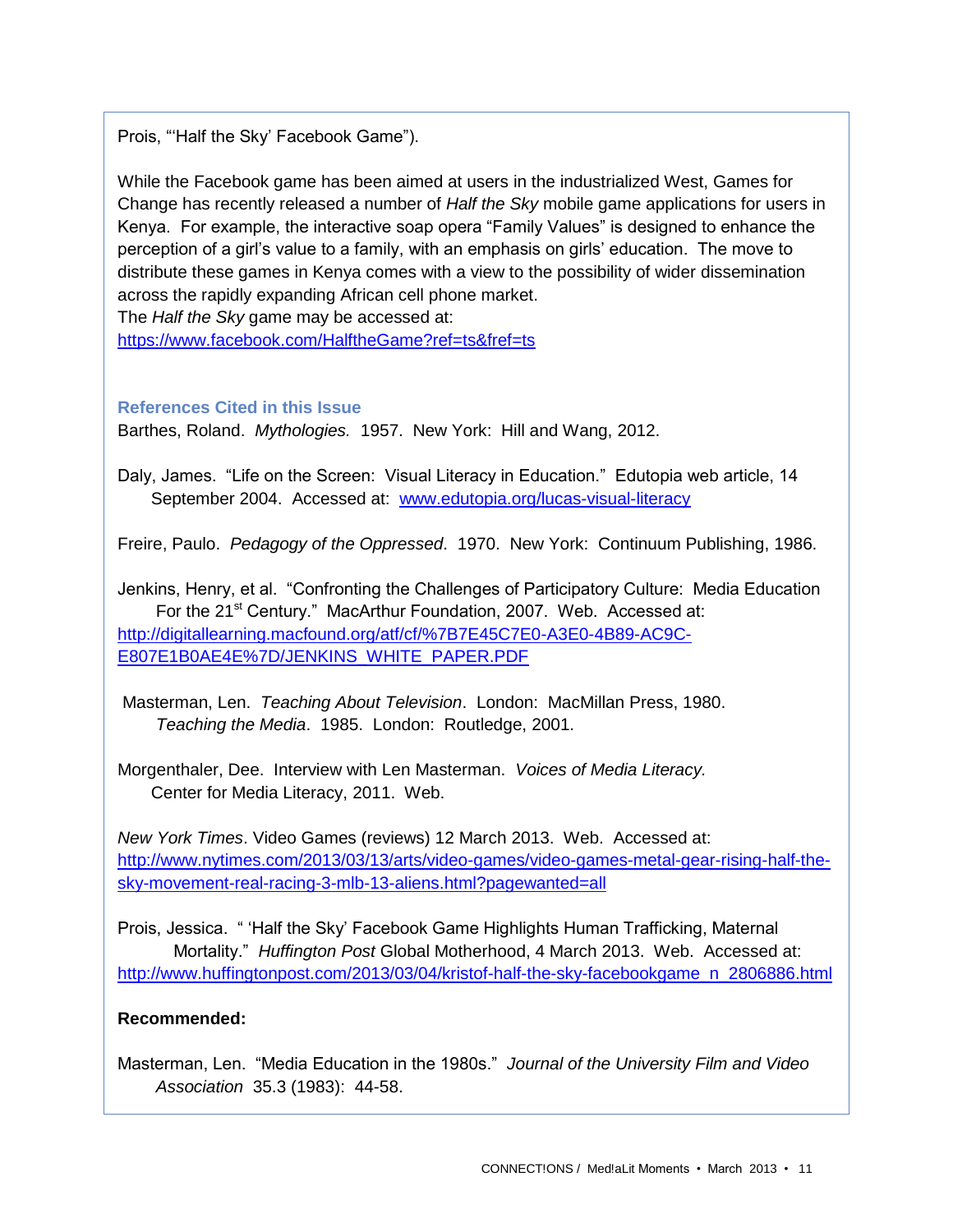# Med!aLit Moments

### **When Disability is in the Imagination of the Beholder**

A single photographic image can convey a metaphoric resonance which speaks of something larger than the image itself. By the same token, it can deliver a shorthand message which becomes little more than a stereotype. Such is the challenge of representing an individual with a physical disability. In this MediaLit Moment, your students will compare depictions of amputees across different media. In the process, they'll learn how to articulate the differing responses each representation elicits from them.

**Have students compare a still image of an amputee with an animated story about someone who lost a limb.** 

**AHA!:** When I look at the news photo, I focus on the missing limbs. When I watch the cartoon documentary, I imagine what that person is thinking and feeling!

**Core Concept #4:** Media have embedded values and points of view. **Key Question #4:** What values, lifestyles and points of view are represented in, or omitted from, this message?

**Core Concept #2:** Media messages are constructed using a creative language with its own rules.

**Key Question #2:** What creative techniques are used to attract my attention?

**Grade Level:** 9-12

**Materials:** computer, high speed internet connection, data projector, screen

**Activity:** Begin by asking students what comes to mind when they think about people who have lost a limb. Tell them that they're about to see a news photo of an amputee. You may want to assure them you're not going to show them anything gory. As you display the photo, ask, whose point of view is represented? What does the photo seem to "say" about the subject? What are their responses to it? Covering the caption can aid students in the process of visual analysis. (The people shown in both media have been victims of landmines or cluster munitions, so there is plenty of narrative context to discuss later on). You'll find the photo at: <http://www.theatlantic.com/infocus/2012/06/afghanistan-may-2012/100310/>Look for photo number 7 in the series.

Next, show them a sequence from cartoonist Patrick Chappatte's "Death in the Fields," an animated documentary on the dangers that unexploded cluster munitions pose to civilians living in southern Lebanon. The sequence tells the story of Chappatte's visit with Rasha Zayoun, and begins at about 5:20 into the video, and ends at about 7:00: